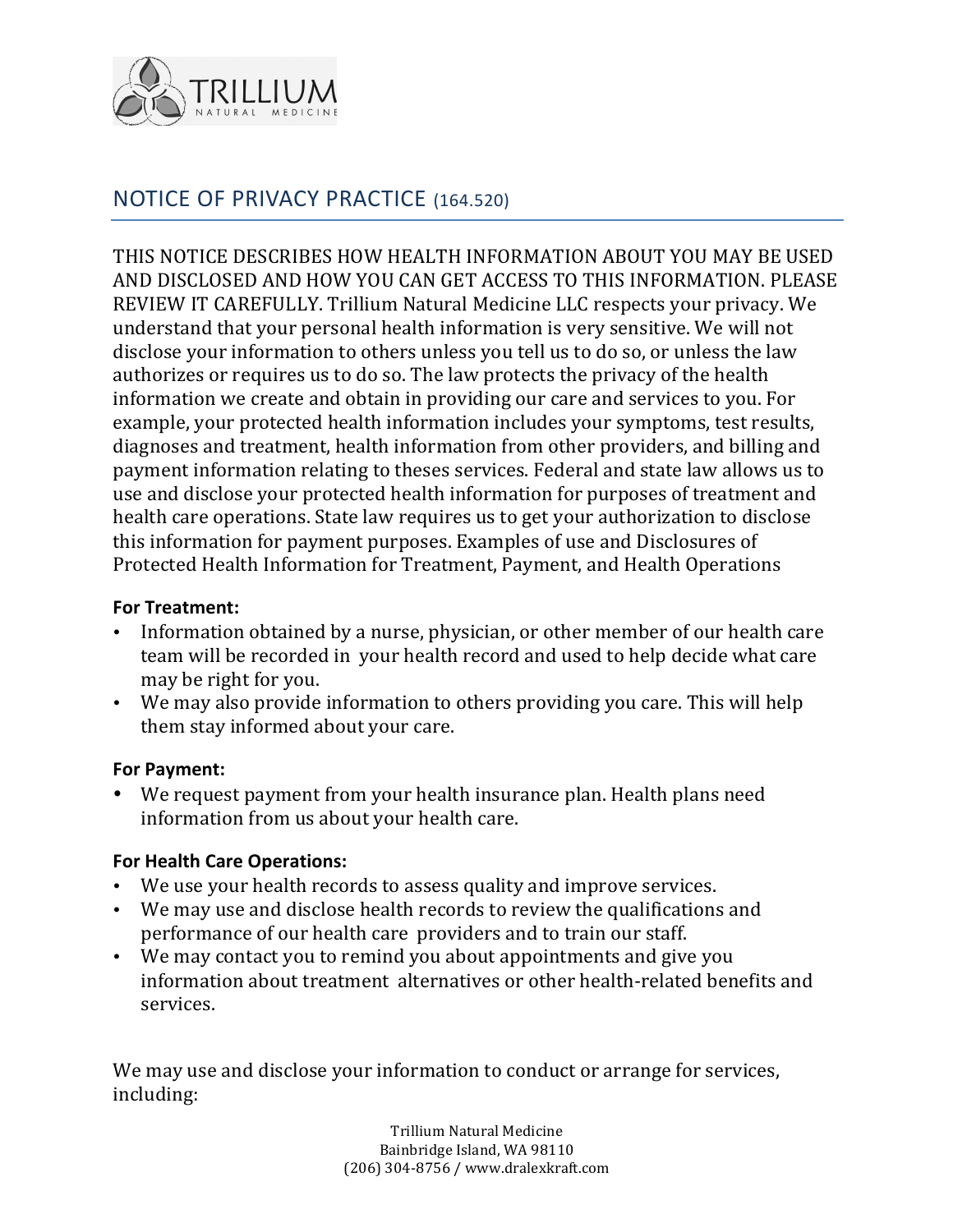

- Health quality review by your health plan;
- Accounting, legal, and insurance services;
- Audit functions, including fraud and abuse detection and compliance programs.

# YOUR HEALTH INFORMATION RIGHTS

The health and billing records we create and store are the property of the practice/health care facility. The protected health information in it, however, generally belongs to you. You have a right to:

- Receive, read, and ask questions about this Notice;
- Ask us to restrict certain uses and disclosures. You must deliver this request in writing to us. We are not required to grant the request. But we will comply with any request granted;
- Request and receive from us a paper copy of the most current Notice of Privacy Practices for Protected Health Information ("Notice");
- Request that you be allowed to see and get a copy of your protected health information. You may make this request in writing. We have a form available for this type of request.
- Have us review a denial of access to your health information-except in certain circumstances;
- Ask us to change your health information. You may give us this request in writing. Your may write a statement of disagreement if your request is denied. It will be stored in your health record, and included with any release of your records.
- When you request, we will give you a list of disclosures of your health information. This list will not include disclosures to third party payers. You may receive this information without charge once every 12 months. We will notify you of the cost involved if you request this information more than once in 12 months.
- Ask that your health information be given to you by another means or at another location. Please sign, date, and give us your request in writing.
- Cancel prior authorizations to use or disclose health information by giving us a written revocation. Your revocation does not affect information that has already been released. It also does not affect any action taken before we have it.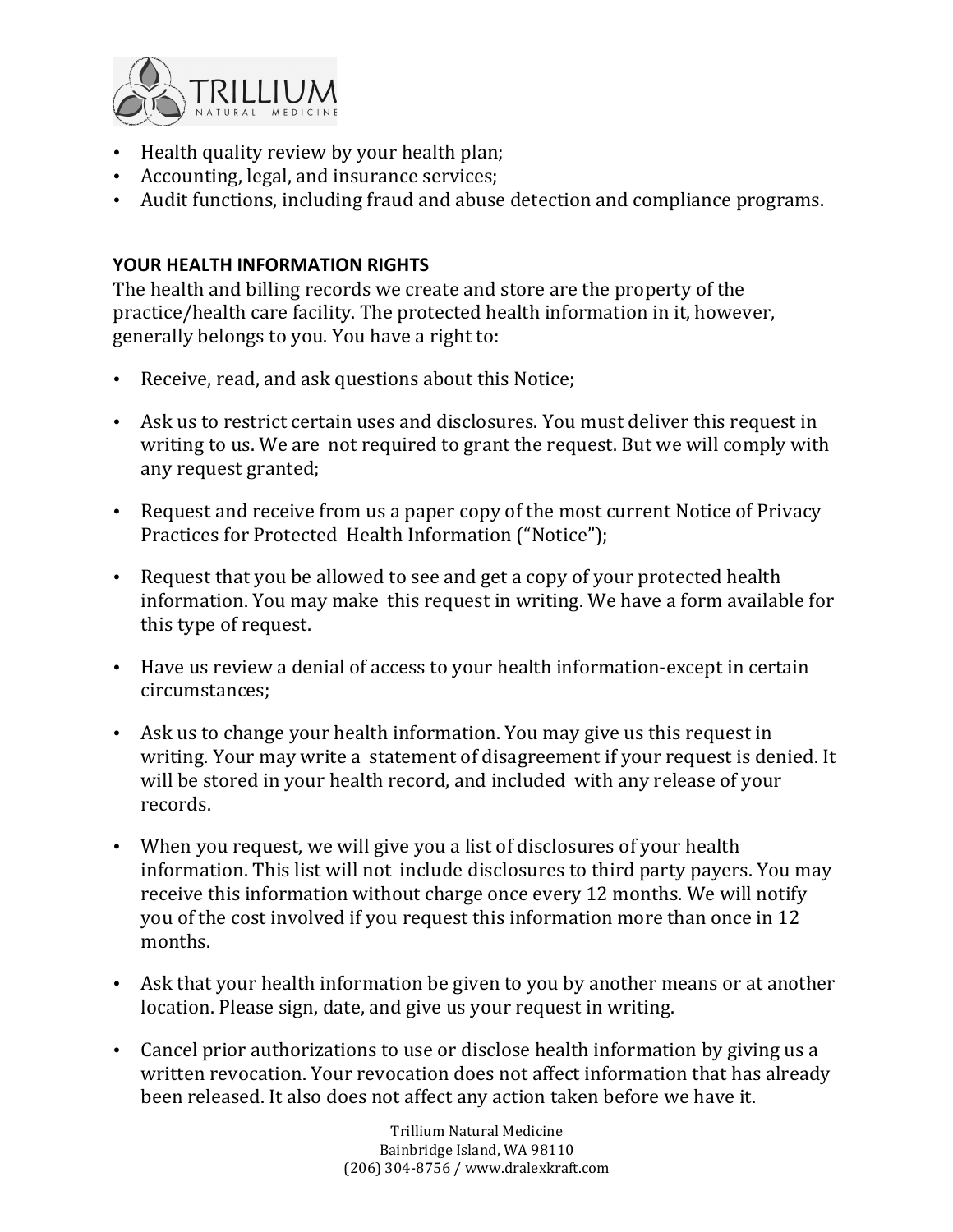

Sometimes, you cannot cancel an authorization if its purpose was to obtain insurance. 

For help with these rights during normal business hours, please contact Trillium Natural Medicine.

#### **OUR RESPONSIBILITIES**

We are required to:

- Keep you protected health information private;
- Give you this Notice;
- Follow the terms of this Notice.

We have the right to change our practice regarding the protected health information we maintain. If we make changes, we will update this Notice. You may receive the most recent copy of this Notice by calling and asking for it or by visiting our (office/health records department) to pick one up.

#### **TO ASK FOR HELP OR COMPLAIN**

If you have questions, want more information, or want to report a problem about the handling of your protected health information, you may contact: Trillium Natural Medicine LLC, Bainbridge Island, WA 98110. If you believe your privacy rights have been violated, you may discuss your concerns with any staff member. You may also deliver a written complaint to Trillium Natural Medicine LLC at our practice/health care facility. You may also file a complaint with the U.S. Secretary of Health and Human Services.

We respect your right to file a complaint with us or with the U.S. Secretary of Health and Human Services. If you complain, we will not retaliate against you. You have the right to object to this use or disclosure of your information. If you object, we will not use or disclose it. We may use and disclose your protected health information without your authorization as follows: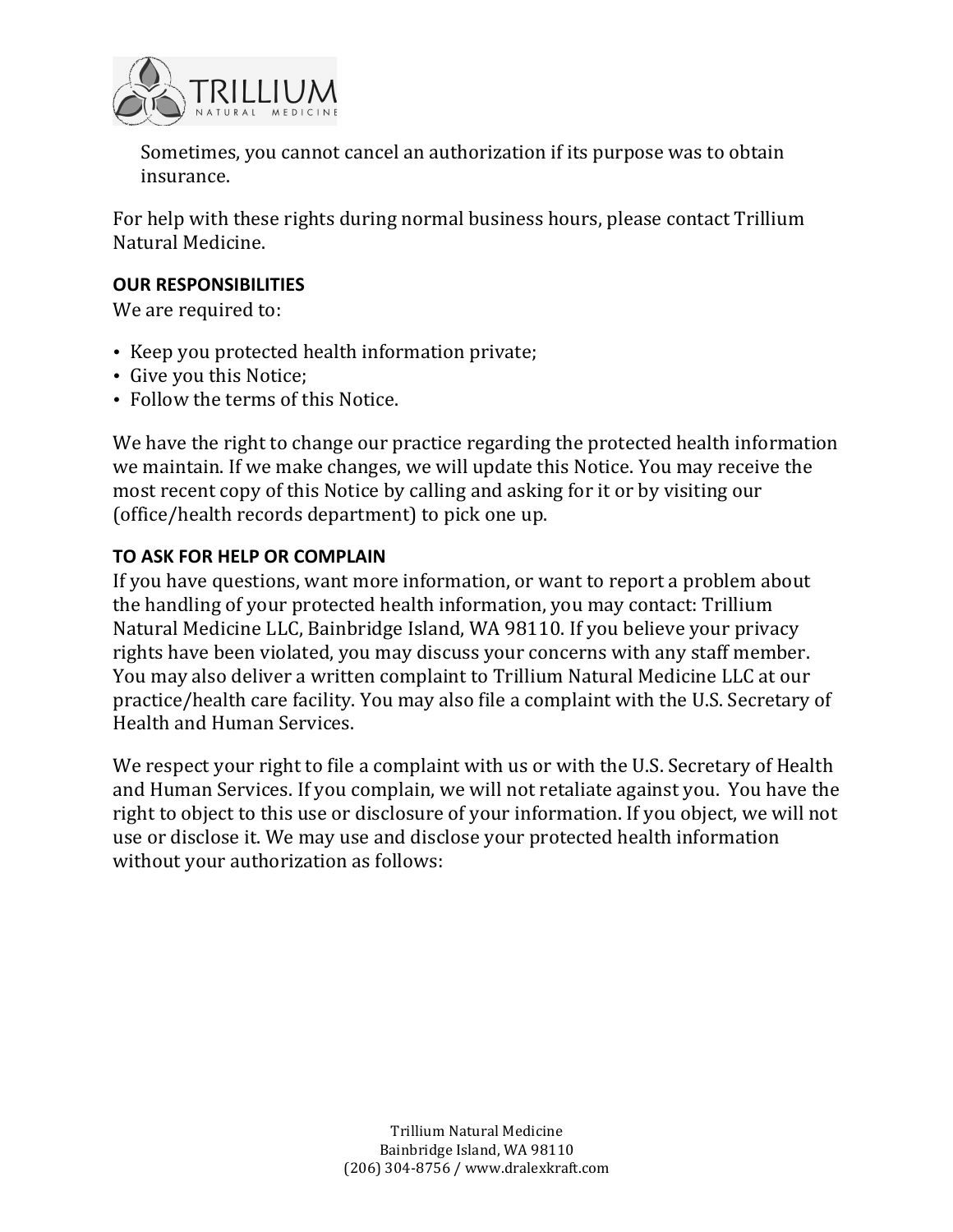

### **OTHER DISCLOSURES AND USES OF PROTECTED HEALTH INFORMATION**

Notification of Family and Others

- Unless you object, we may release health information about you to a friend of family member who is involved in your health care. We may also give information to someone who helps pay for your care. We may tell your family or friends your condition and that you are in a hospital. In addition, we may disclose health information about you to assist in disaster relief efforts.
- [Hospitals] Information may be provided to people who ask for you by name. We may use and disclose the following information in a hospital directory:
- With health researchers-if the research has been approved and has policies to protect the privacy of your health information. We may also share information with health researchers preparing to conduct a research project.
- To Funeral Directors/Coroners consistent with applicable law to allow them to carry out their duties.
- To Organ Procurement Organizations (tissue donation and transplant) or persons who obtain, store, or transplant organs.
- To the Food and Drug Administration (FDA) relating to problems with food, supplements, and products.
- To comply with workers' compensation laws if you make a workers' compensation claim.
- For Public Health and Safety purposes as allowed or required by law:
- To prevent or reduce a serious, immediate threat to the health of safety of a person or the public.
- To public health of legal authorities
- To protect public health and safety
- To prevent or control disease, injury, or disability
- To report vial statistics such as births or deaths.
- To report suspected Abuse of Neglect to public authorities.
- To Correctional Institutions if you are in jail or prison, as necessary for your health and the health and safety of others.
- For Law Enforcement purposes such as when we receive a subpoena, court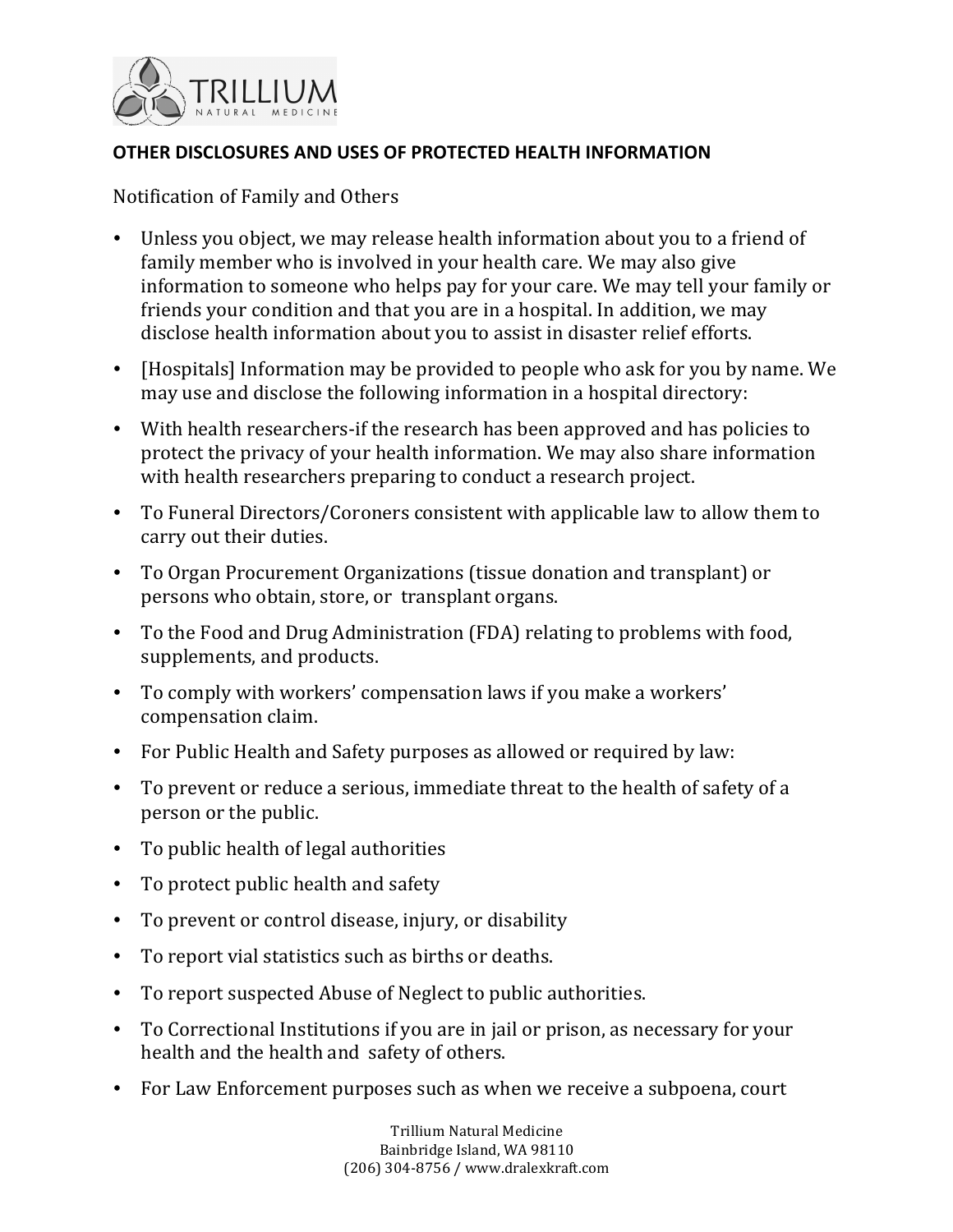

order, or other legal process, or you are a victim of a crime.

- For Health and Safety oversight activities. For example, we may share health information with the Department of Health.
- For Disaster Relief Purposes. For example, we may share health information with disaster relief agencies to assist in notification of your condition to family or others.
- For Work-Related Conditions That Could Affect Employee Health. For example, an employer may ask us to assess health risks on a job site.
- To the Military Authorities of U.S. and Foreign Military Personnel. For example, the law may require us to provide information necessary to military mission.
- In the Course of Judicial/Administrative Proceedings at your request, or as directed by a subpoena or court order.
- For Specialized Government Function. For example, we may share information for national security purposes Other Uses and Disclosures of Protected Health Information
- Uses and disclosures not in this Notice will be made only as allowed or required by law or with your written authorization. Effective Date: October 3, 2011

# Notice of Privacy Practices ~ Acknowledgement

We keep a record of the health care services we provide you. You may ask to see and copy that record. You may also ask to correct that record. We will not disclose your record to others unless you direct us to do so or unless the law authorizes or compels us to do so. You may see your record or get more information about it by contacting Privacy Officer. Our Notice of Privacy Practices describes in more detail how your health information may be used and disclosed, and how you can access your information.

# NOTICE OF PRIVACY PRACTICE SUMMARY (164.520)

This summary discloses how health information about you may be used. A full notice of your privacy rights has also been provided to you. Trillium Natural Medicine LLC uses health information about you for treatment, to obtain payment for treatment with your authorization as required (check your state laws), for administrative purposes, and to evaluate the quality of care that you receive. Trillium Natural Medicine LLC will not disclose your information to others unless you tell us to do so, or unless the law authorizes or requires us to do so.